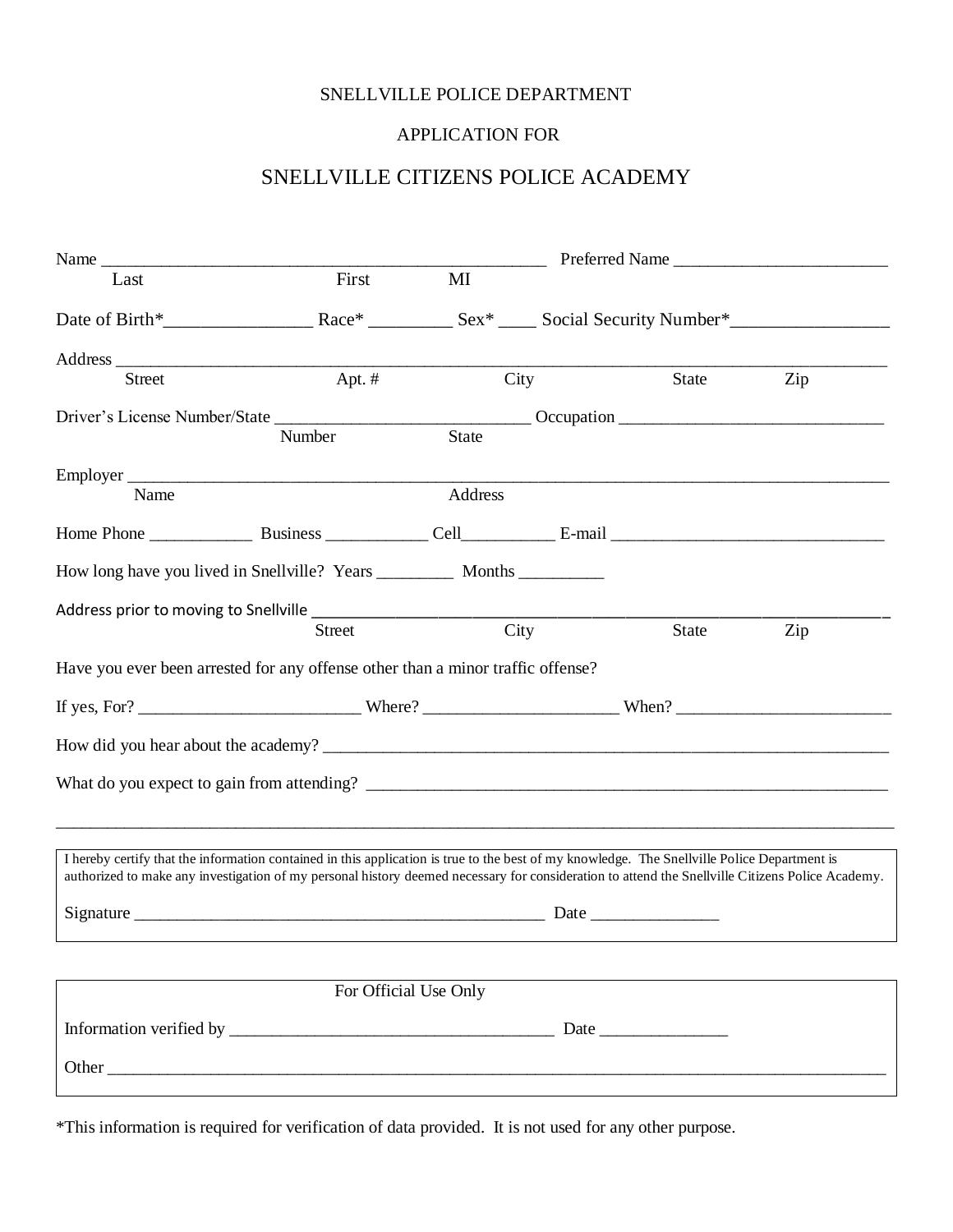## SNELLVILLE POLICE DEPARTMENT

## APPLICATION FOR

# SNELLVILLE CITIZENS POLICE ACADEMY

| Whereas, | the Snellville Police Department wishes to provide law enforcement training to private<br>citizens, and                                                                                                                                                                                                                                                             |
|----------|---------------------------------------------------------------------------------------------------------------------------------------------------------------------------------------------------------------------------------------------------------------------------------------------------------------------------------------------------------------------|
| Whereas, | during the course of such training the recipients will have access to documents and information<br>declared by Georgia law to be confidential, and                                                                                                                                                                                                                  |
| Whereas, | the Snellville Police Department may become legally liable for the release of confidential<br>documents and information, and                                                                                                                                                                                                                                        |
| Whereas, | the Snellville Police Department wishes assurance that private citizens participating in<br>the volunteer training program will not release confidential information without<br>authorization,                                                                                                                                                                      |
| Whereas, | in consideration of the law enforcement training which the Snellville Police Department<br>will provide, the undersigned recipient of such training agrees to release the City of<br>Snellville and its employees from any judgment of a claim based upon the unauthorized<br>release or dissemination of confidential documents of information by the undersigned. |

| $\mathbf{C}$<br>້ | uw<br>- |
|-------------------|---------|
|-------------------|---------|

| Witnessed by |  |  |  |
|--------------|--|--|--|
|--------------|--|--|--|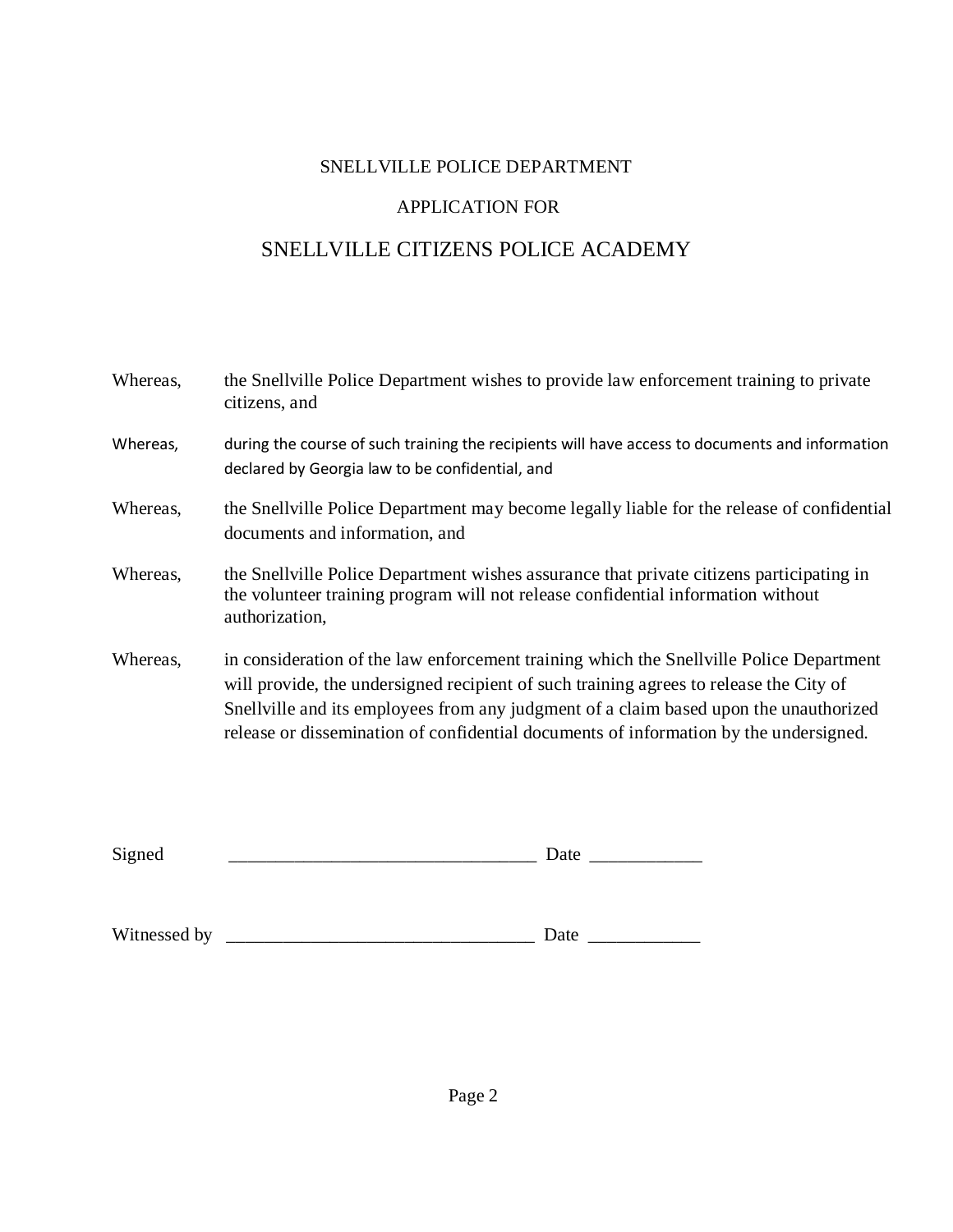$\frac{1}{2}$  , the contribution of the contribution of the contribution of the contribution of the contribution of the contribution of the contribution of the contribution of the contribution of the contribution of the contr

#### Snellville Police Department Ride-Along Release and Indemnity Agreement

- WHEREAS, the undersigned has voluntarily elected to ride as a passenger in a departmental vehicle of the police department of Snellville, Georgia, and to accompany police officers of said city while engaged in the performance of their duties, to study and observe for his (or her) own benefit the functions and operations of the Snellville Police Department and its personnel, and
- WHEREAS, the undersigned desired to do so at his own risk, and recognizing the possible and inherent danger to his person and property resulting there from, and
- WHEREAS, the City of Snellville and the State of Georgia do not wish to be held liable for any damages arising from personal injuries and/or property damage sustained.
- NOW, THEREFORE, in consideration of the premises and other good and valuable consideration, the undersigned does hereby, for himself (or herself), spouse, heirs, executor or administrator, and personal representatives;
- 1. Assume full responsibility for any personal injury or damage to his person or property which may occur, directly, or indirectly, while in, on or about any such police department vehicle, the police department premises or any part thereof, or while accompanying any police officer (s) of the City of Snellville while in the performance of their duties;
- 2. Fully and forever release and discharge the City of Snellville and the State of Georgia, its agents and employees from any and all claims, demands, damages, rights of action, present or future, whether the same be known, anticipated or unanticipated, resulting from or arising out of the undersigned's being in, on or about any such police department vehicle, or at any or all of the premises and places aforesaid, or while accompanying any police officers of the City of Snellville as aforesaid;
- 3. Indemnify and hold harmless the City of Snellville and the State of Georgia, its agents and employees, for any acts or conduct of the undersigned of whatever kind of nature whatsoever, while in, on or about any such police department vehicle, or at any or all of the premises and places aforesaid, or while accompanying any such police officer as aforesaid;
- 4. Agree to defend and to pay any costs or attorney's fees as a result of any action brought by or against the City of Snellville or the State of Georgia, its agents and employees, for any such acts of conduct of the undersigned of whatever kind or nature whatsoever, while in, on or about any such police department vehicle, or at any or all of the premises and places aforesaid, or while accompanying any such police officer as aforesaid; and
- 5. Agree that it is the intent of the undersigned that this Release and Indemnity Agreement be in full force and effect any time after the execution thereof.

\_\_\_\_\_\_\_\_\_\_\_\_\_\_\_\_\_\_\_\_\_\_\_\_\_\_\_\_\_\_\_\_\_\_\_\_\_\_\_\_\_\_\_\_\_ \_\_\_\_\_\_\_\_\_\_\_\_\_\_\_\_\_\_\_\_\_\_\_\_\_\_\_\_\_\_\_\_\_\_\_\_\_\_

Date of Birth (Must be 18 or over) Street Address

Social Security Number Race/Sex

\_\_\_\_\_\_\_\_\_\_\_\_\_\_\_\_\_\_\_\_\_\_\_\_\_\_\_\_\_\_\_\_\_ \_\_\_\_\_\_\_\_\_\_\_\_\_\_\_\_\_\_\_\_\_\_\_\_\_\_\_\_\_\_\_\_\_\_\_\_\_\_\_\_\_\_

\_\_\_\_\_\_\_\_\_\_\_\_\_\_\_\_\_\_\_\_\_\_\_\_\_\_\_\_\_\_\_\_\_ \_\_\_\_\_\_\_\_\_\_\_\_\_\_\_\_\_\_\_\_\_\_\_\_\_\_\_\_\_\_\_\_\_\_\_\_\_\_\_\_\_\_ Telephone City, State, Zip

Signature Printed Name Printed Name